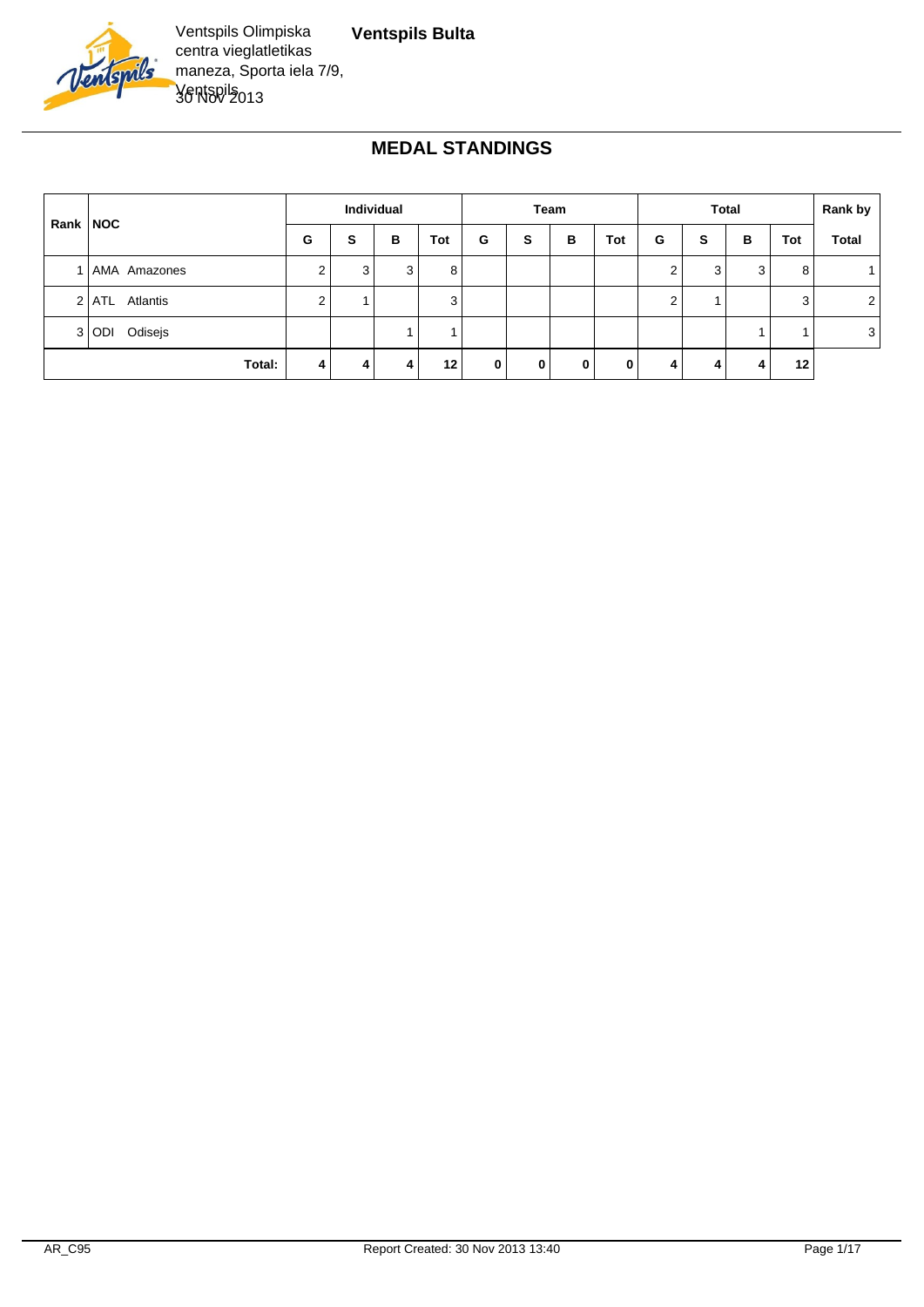

#### **MEDALLISTS BY EVENT**

| <b>Event Name</b> |                 | Date Medal    | Name                         | <b>NOC</b>      |
|-------------------|-----------------|---------------|------------------------------|-----------------|
| Recurve Men       | Sat 30 Nov GOLD |               | <b>GRIBULIS Karlis Akots</b> | AMA Amazones    |
|                   |                 | <b>SILVER</b> | <b>APSITIS Janis</b>         | AMA Amazones    |
|                   |                 | <b>BRONZE</b> | <b>AMATNIEKS Janis</b>       | AMA Amazones    |
| Recurve Women     | Sat 30 Nov GOLD |               | MATVEJEVA Rimma              | AMA Amazones    |
|                   |                 | <b>SILVER</b> | <b>BERZINA Zane</b>          | AMA Amazones    |
|                   |                 | <b>BRONZE</b> | <b>KREICBERGA Anete</b>      | AMA Amazones    |
| Compound Men      | Sat 30 Nov GOLD |               | <b>ELARTS Kaspars</b>        | ATL Atlantis    |
|                   |                 | <b>SILVER</b> | <b>KOCERGINS Jurijs</b>      | AMA Amazones    |
|                   |                 | <b>BRONZE</b> | <b>CERKASOVS Maksims</b>     | Odisejs<br>ODI  |
| Compound Women    | Sat 30 Nov      | GOLD          | OLEKSEJENKO Julija           | ATL Atlantis    |
|                   |                 | <b>SILVER</b> | OLEKSEJENKO Jelena           | ATL<br>Atlantis |
|                   |                 | <b>BRONZE</b> | <b>BITMANE Emilija Anna</b>  | AMA Amazones    |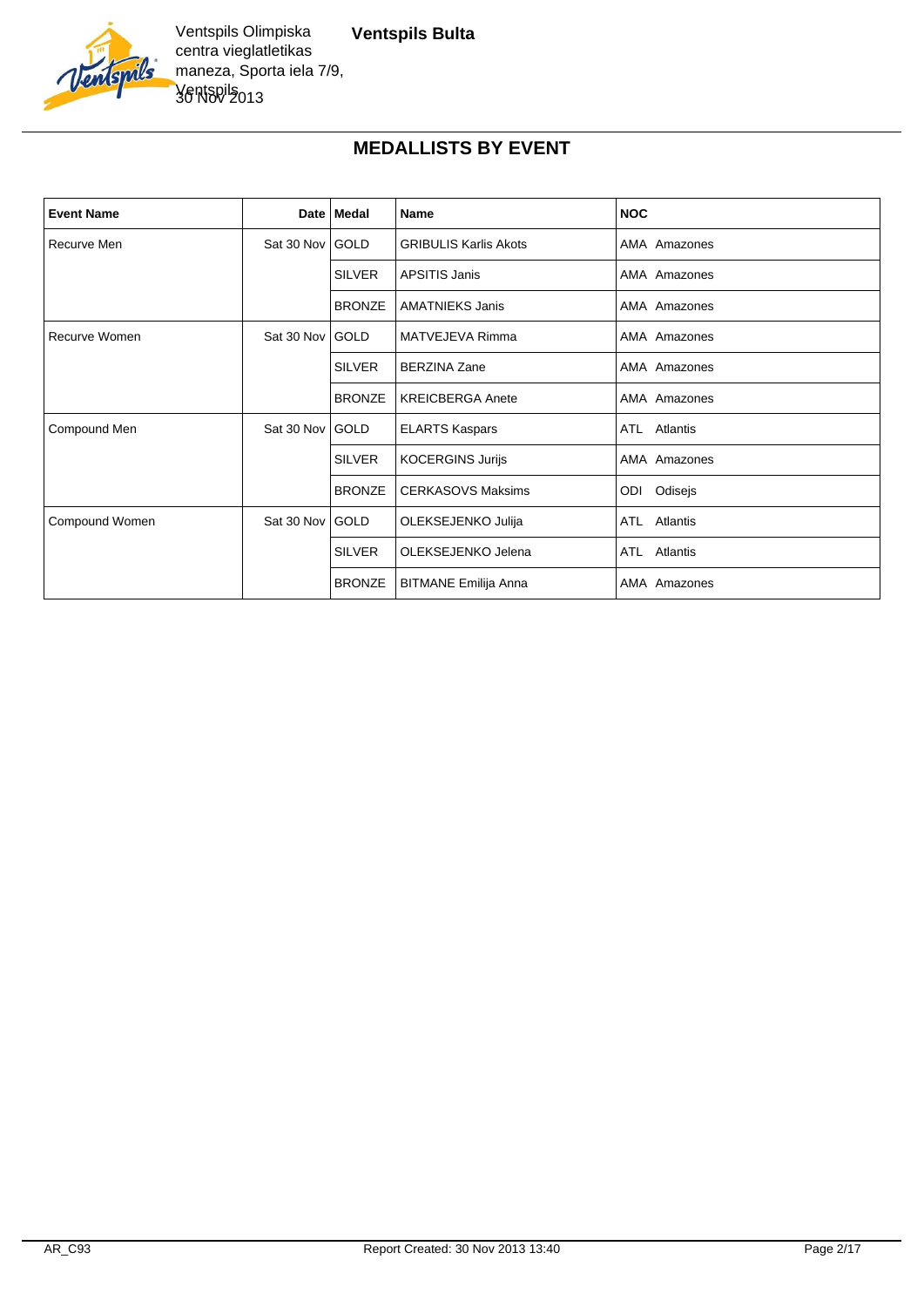

#### **ENTRIES BY COUNTRY**

| <b>NOC</b> | Country         | <b>Name</b>                  | Date of Birth Back No. | Event          |
|------------|-----------------|------------------------------|------------------------|----------------|
| AMA        | <b>AMAZONES</b> | <b>AMATNIEKS Janis</b>       | 007B                   | Recurve Men    |
|            |                 | <b>APSITIS Janis</b>         | 009B                   | Recurve Men    |
|            |                 | <b>BERZINA Zane</b>          | 002C                   | Recurve Women  |
|            |                 | <b>BITMANE Emilija Anna</b>  | 011B                   | Compound Women |
|            |                 | <b>BORISENKO Daniels</b>     | 013A                   | Compound Men   |
|            |                 | <b>BUGAJA Evita</b>          | 002B                   | Recurve Women  |
|            |                 | <b>DAUKSTE Roberts</b>       | 006A                   | Recurve Men    |
|            |                 | <b>EGLAVS Dainis</b>         | 006C                   | Recurve Men    |
|            |                 | <b>GRIBULIS Karlis Akots</b> | 006B                   | Recurve Men    |
|            |                 | <b>JAKUBANECS Janis</b>      | 014A                   | Compound Men   |
|            |                 | KAIGORODOVS Jevgenijs        | 007A                   | Recurve Men    |
|            |                 | <b>KOCERGINS Jurijs</b>      | 014C                   | Compound Men   |
|            |                 | KONONOVA Jelena              | 004B                   | Recurve Women  |
|            |                 | <b>KREICBERGA Anete</b>      | 003B                   | Recurve Women  |
|            |                 | <b>LAPINS Maris</b>          | 005B                   | Recurve Men    |
|            |                 | <b>LAPSINA Elina</b>         | 003A                   | Recurve Women  |
|            |                 | LIPSTE Ivo                   | 008A                   | Recurve Men    |
|            |                 | MALASA-HOMICEVICA Jelena     | 010B                   | Recurve Women  |
|            |                 | MATVEJEVA Rimma              | 010A                   | Recurve Women  |
|            |                 | <b>MELLE</b> leva            | 001B                   | Recurve Women  |
|            |                 | ROPINA Digna                 | 002A                   | Recurve Women  |
|            |                 | <b>VENCJUNA Katarina</b>     | 004A                   | Recurve Women  |
| <b>ATL</b> | <b>ATLANTIS</b> | <b>ELARTS Kaspars</b>        | 014B                   | Compound Men   |
|            |                 | OLEKSEJENKO Jelena           | 012A                   | Compound Women |
|            |                 | OLEKSEJENKO Julija           | 011A                   | Compound Women |
| <b>FRM</b> | <b>FRAM</b>     | <b>BERJOZA Aleksejs</b>      | 008B                   | Recurve Men    |
|            |                 | <b>KOROLS Dmitrijs</b>       | 008C                   | Recurve Men    |
| LIT        | LIETUVA         | <b>KUZMIENE Laila</b>        | 001A                   | Recurve Women  |
|            |                 | <b>MICKUS Stasys</b>         | 009A                   | Recurve Men    |
| ODI        | <b>ODISEJS</b>  | <b>AVSJUKS Viktors</b>       | 005A                   | Recurve Men    |
|            |                 | <b>CERKASOVS Maksims</b>     | 015A                   | Compound Men   |
|            |                 | <b>JEKABSONE Elina</b>       | 012B                   | Compound Women |
|            |                 | MELESKEVICS Sergejs          | 013B                   | Compound Men   |
|            |                 | <b>SKREBELIS Igors</b>       | 015B                   | Compound Men   |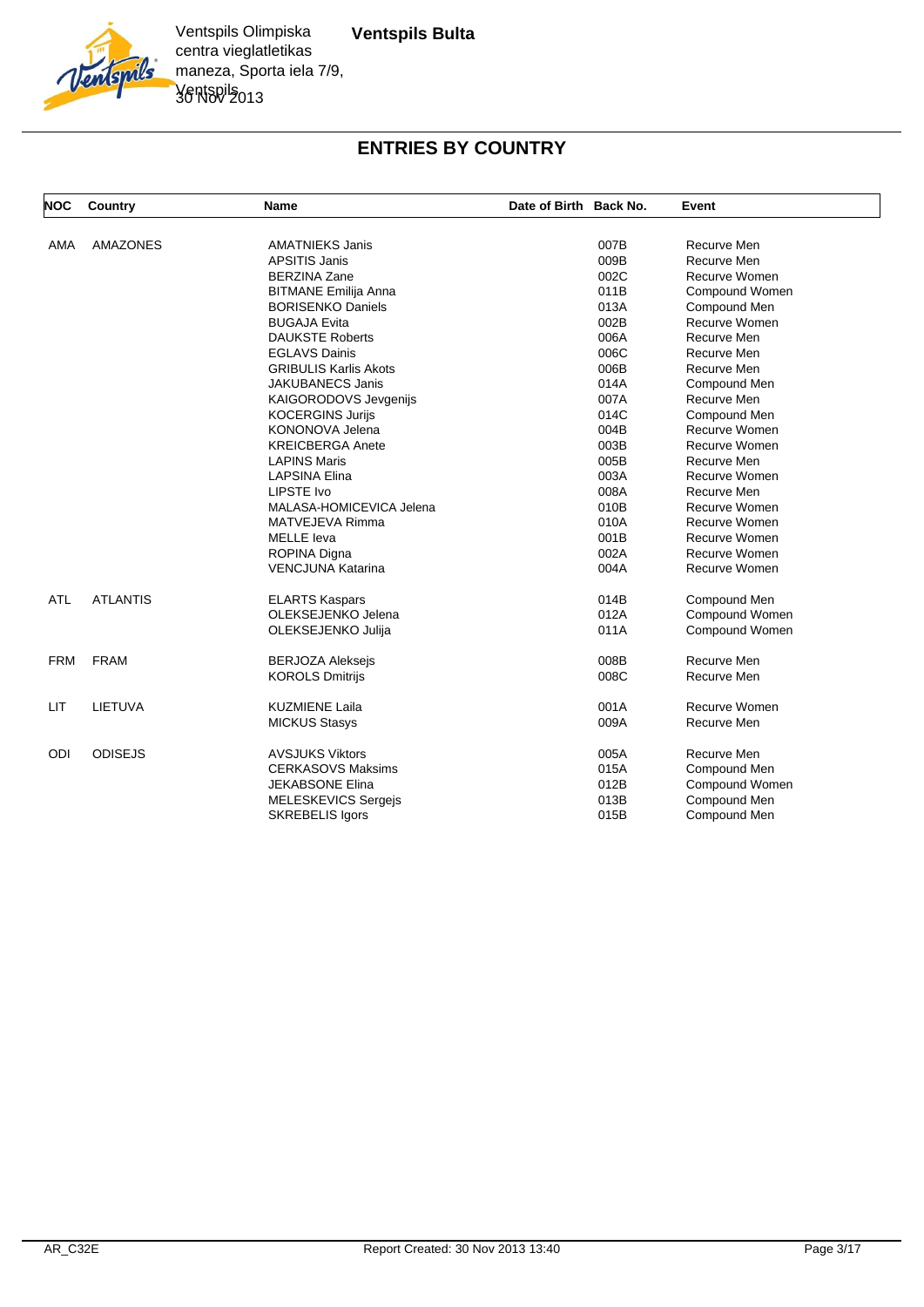

| Rk | <b>Name</b>                  | <b>NOC</b> |          | <b>RR</b> Score<br>Rank | 1/8   | 1/4 | 1/2 | <b>Finals</b> |     |
|----|------------------------------|------------|----------|-------------------------|-------|-----|-----|---------------|-----|
|    | <b>GRIBULIS Karlis Akots</b> | AMA        | Amazones | /03<br>537              | -Bve- | 6   | 6   | 6             |     |
| 2  | <b>APSITIS Janis</b>         | <b>AMA</b> | Amazones | 574 /01                 | -Bve- | 6   | 6   | 2             |     |
| 3  | <b>AMATNIEKS Janis</b>       | AMA        | Amazones | 557<br>/02              | -Bye- | 6   |     | 6<br>T.7      |     |
| 4  | <b>AVSJUKS Viktors</b>       | ODI        | Odisejs  | 529 /05                 | 6     | 6   | 2   | 5             | T.6 |
| 5  | <b>LAPINS Maris</b>          | AMA        | Amazones | 518 / 06                | 6     | 4   | (0) |               |     |
| 5  | LIPSTE Ivo                   | <b>AMA</b> | Amazones | 537<br>/04              | -Bve- | 4   | (0) |               |     |
|    | <b>DAUKSTE Roberts</b>       | <b>AMA</b> | Amazones | 481<br>/10              | 6     | 2   | (0) |               |     |
| 8  | <b>KAIGORODOVS Jevgenijs</b> | <b>AMA</b> | Amazones | 497<br>/08              | 6     | 0   | (0) |               |     |
| 9  | <b>BERJOZA Alekseis</b>      | <b>FRM</b> | Fram     | 394 /12                 | 0     |     |     |               |     |
| 9  | <b>EGLAVS Dainis</b>         | <b>AMA</b> | Amazones | 486 /09                 | 2     |     |     |               |     |
| 9  | <b>KOROLS Dmitrijs</b>       | <b>FRM</b> | Fram     | 479 /11                 | 0     |     |     |               |     |
| 9  | <b>MICKUS Stasys</b>         | LIT        | Lietuva  | 514 /07                 | 4     |     |     |               |     |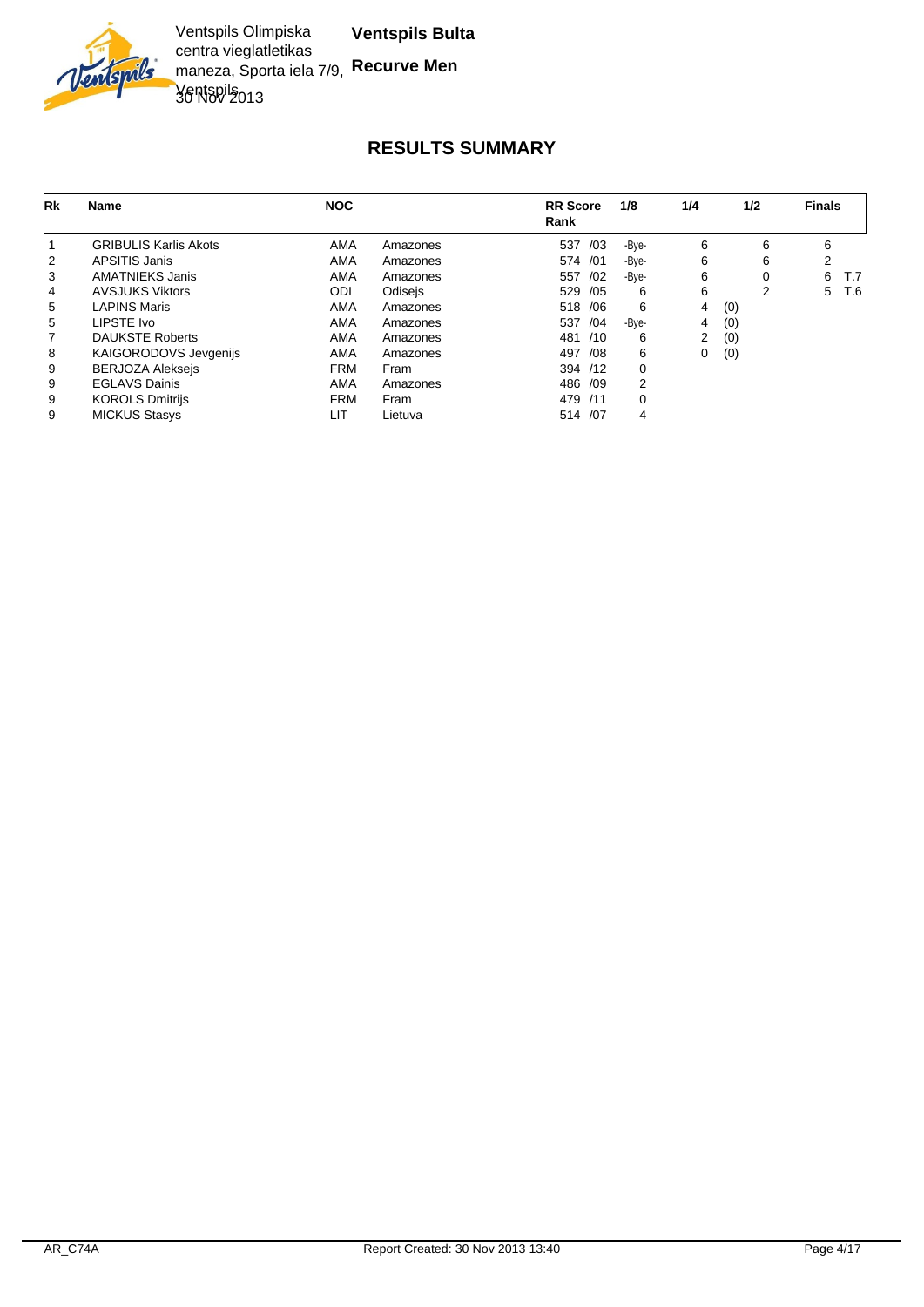

| Rk | <b>Name</b>              | <b>NOC</b> |          | <b>RR</b> Score<br>Rank | 1/8   | 1/4            | 1/2 | <b>Finals</b> |
|----|--------------------------|------------|----------|-------------------------|-------|----------------|-----|---------------|
|    | MATVEJEVA Rimma          | AMA        | Amazones | 545 /02                 | -Bye- |                | 6   | 6             |
| 2  | <b>BERZINA Zane</b>      | AMA        | Amazones | 554 /01                 | -Bve- | 6              | 6   | 4             |
| 3  | <b>KREICBERGA Anete</b>  | AMA        | Amazones | 529<br>/03              | -Bve- | 6              | 4   | 6             |
| 4  | <b>LAPSINA Elina</b>     | AMA        | Amazones | 519 /05                 | -Bve- | 6              | 0   | 0             |
| 5  | <b>KUZMIENE Laila</b>    | LIT        | Lietuva  | 501 /10                 | 6     | 3              | (0) |               |
| 6  | MELLE leva               | AMA        | Amazones | 526 /04                 | -Bve- | $\overline{2}$ | (0) |               |
|    | <b>BUGAJA Evita</b>      | AMA        | Amazones | 517 /06                 | 6     | 0              | (0) |               |
|    | <b>VENCJUNA Katarina</b> | AMA        | Amazones | 516 /08                 | 6     | 0              | (0) |               |
| 9  | KONONOVA Jelena          | AMA        | Amazones | 516 /07                 | 4     |                |     |               |
| 9  | MALASA-HOMICEVICA Jelena | AMA        | Amazones | 513 /09                 | 4     |                |     |               |
| 9  | ROPINA Digna             | AMA        | Amazones | 457 /11                 | 4     |                |     |               |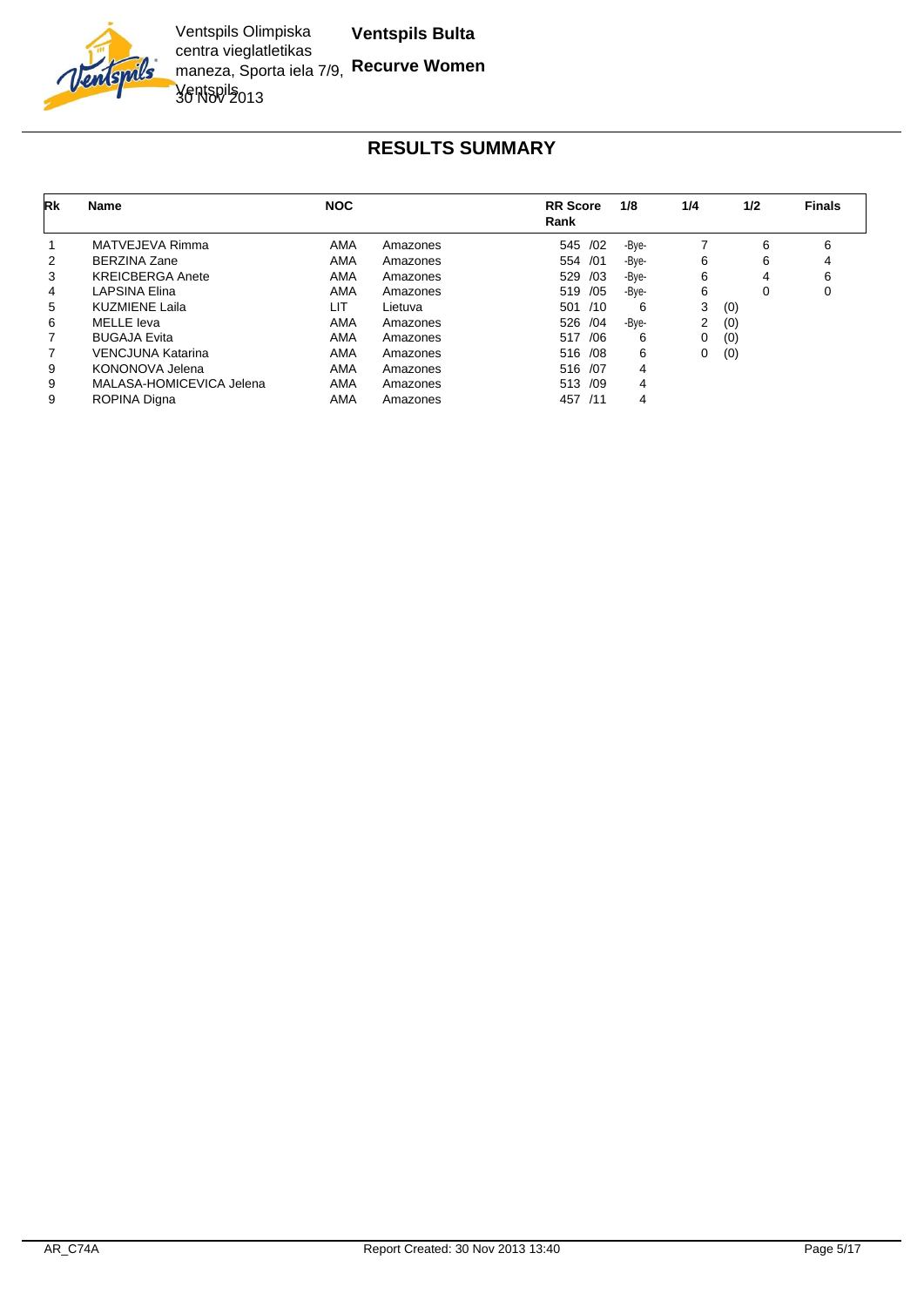

| Rk | <b>Name</b>                | <b>NOC</b> |          | <b>RR</b> Score<br>Rank | 1/4   | 1/2 | <b>Finals</b> |
|----|----------------------------|------------|----------|-------------------------|-------|-----|---------------|
| -1 | <b>ELARTS Kaspars</b>      | ATL        | Atlantis | 572 /01                 | -Bve- | 139 | 144           |
| 2  | <b>KOCERGINS Jurijs</b>    | AMA        | Amazones | 553 /02                 | 137   | 141 | 139           |
| 3  | <b>CERKASOVS Maksims</b>   | ODI        | Odisejs  | 549 /03                 | 137   | 140 | 142           |
| 4  | <b>SKREBELIS Igors</b>     | ODI        | Odisejs  | 534 /05                 | 138   | 126 | 133           |
| 5  | <b>JAKUBANECS Janis</b>    | AMA        | Amazones | 529 / 06                | 135   |     |               |
| 6  | <b>MELESKEVICS Sergejs</b> | ODI        | Odisejs  | 539 /04                 | 134   |     |               |
|    | <b>BORISENKO Daniels</b>   | AMA        | Amazones | 526 /07                 | 115   |     |               |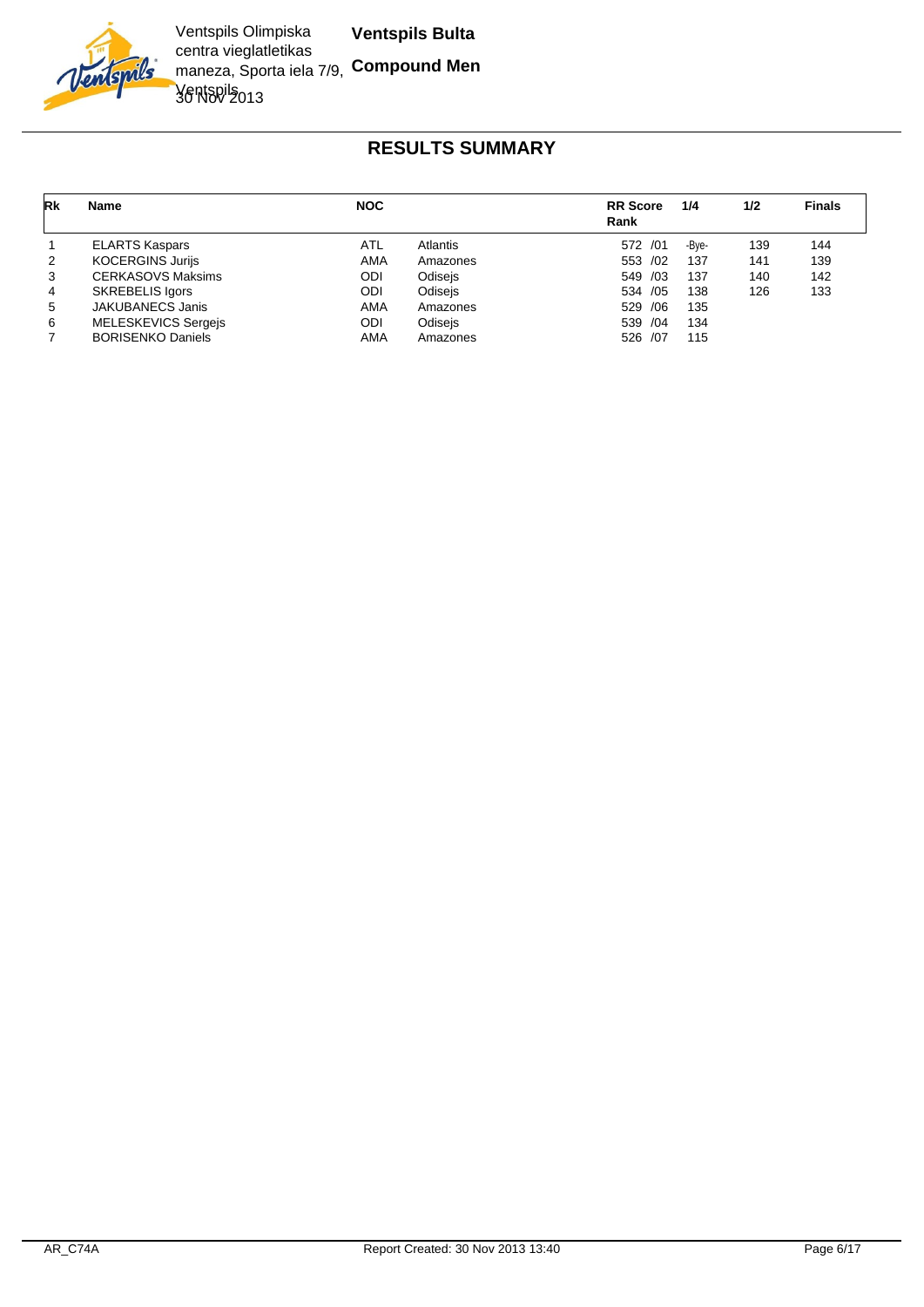

| Rk             | Name                        | <b>NOC</b> |          | <b>RR</b> Score<br>Rank | 1/2 | <b>Finals</b> |
|----------------|-----------------------------|------------|----------|-------------------------|-----|---------------|
|                | OLEKSEJENKO Julija          | ATL        | Atlantis | 573 /01                 | 146 | 147           |
| 2              | OLEKSEJENKO Jelena          | ATL        | Atlantis | 563 /02                 | 141 | 141           |
| 3              | <b>BITMANE Emilija Anna</b> | AMA        | Amazones | 490 / 04                | 126 | 134           |
| $\overline{4}$ | <b>JEKABSONE Elina</b>      | ODI        | Odisejs  | $516 \ \ 03$            | 135 | 131           |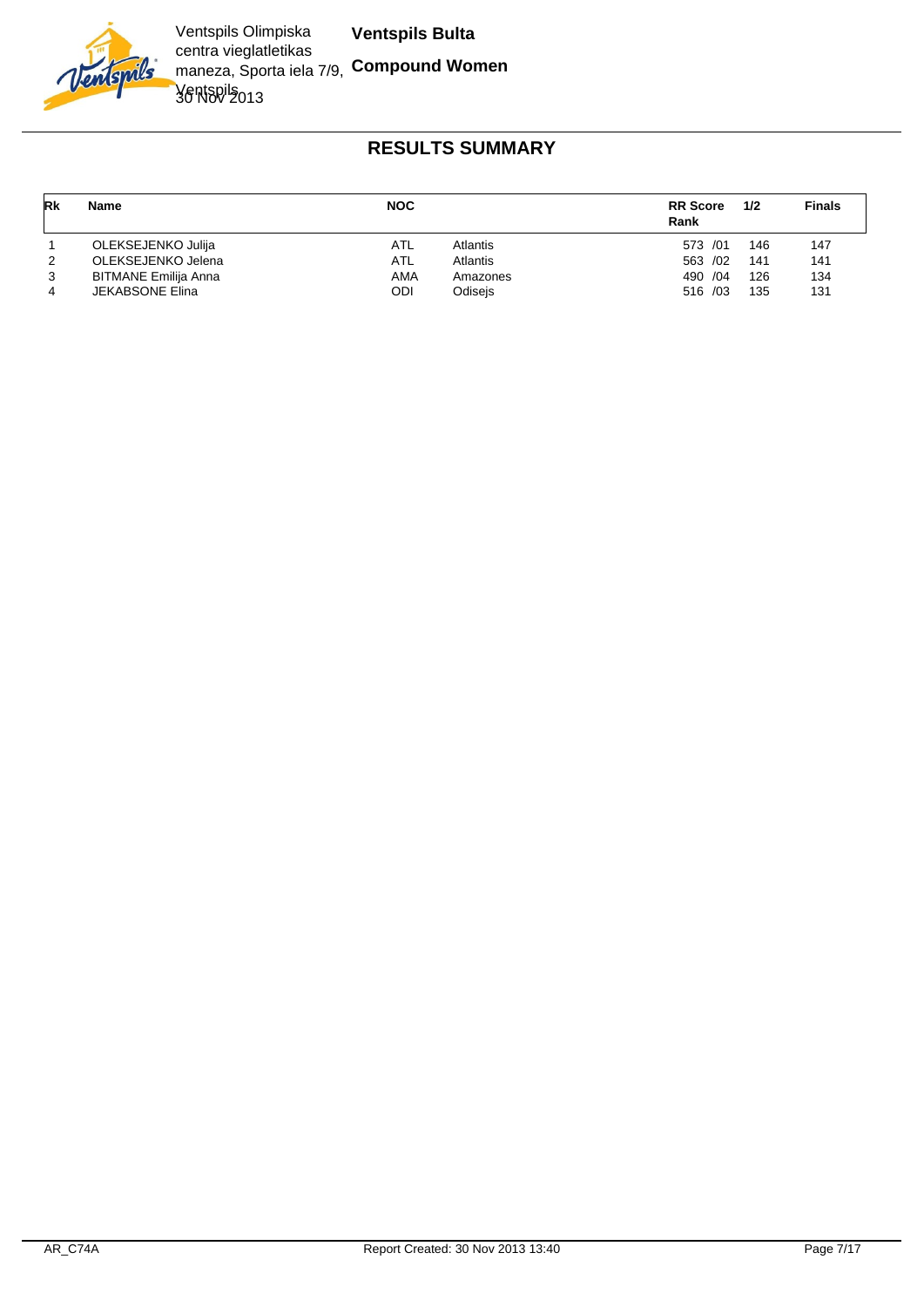



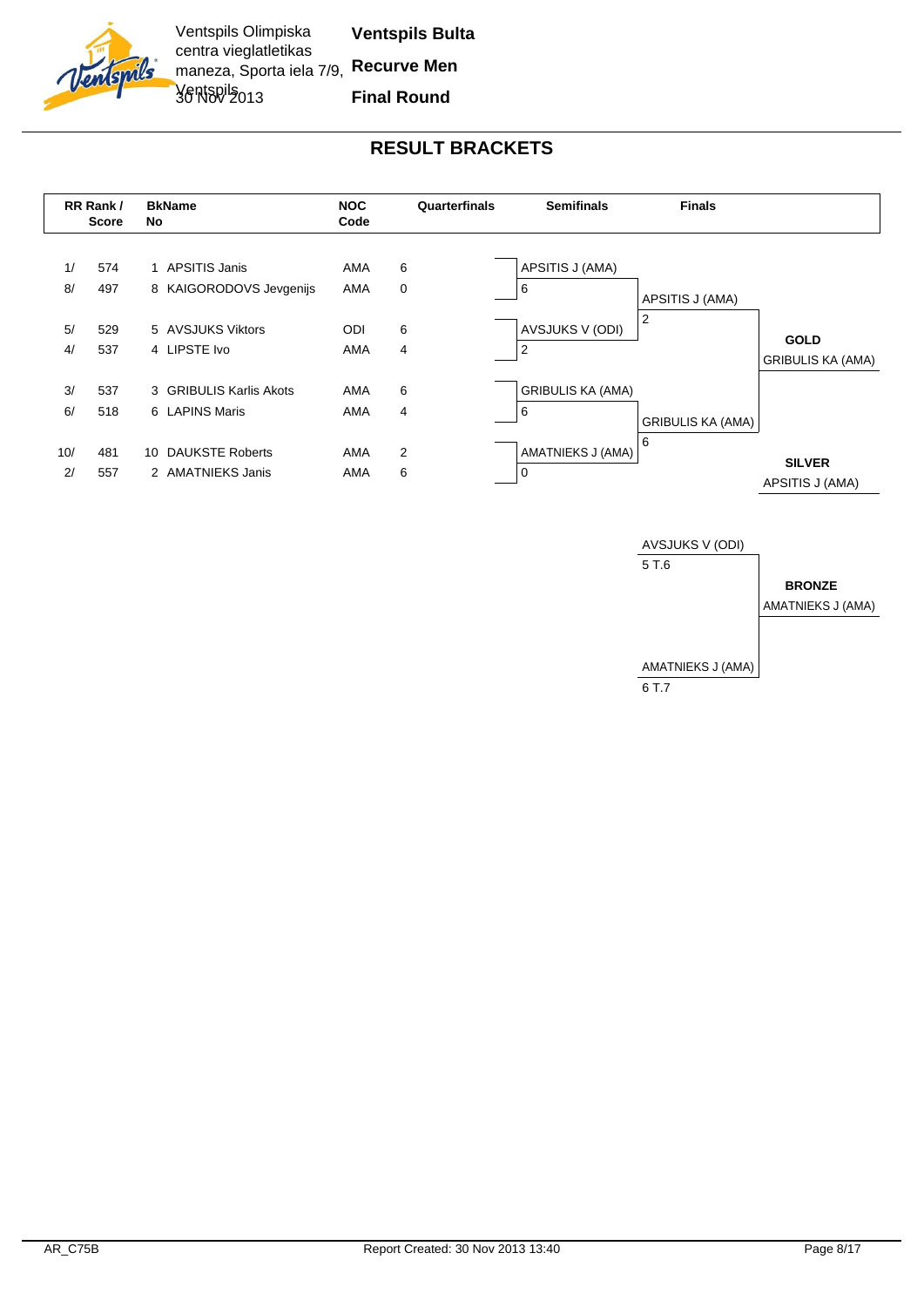

|     | RR Rank/<br><b>Score</b> | No | <b>BkName</b>           | <b>NOC</b><br>Code |   | 1/8<br>Elimin. Round | Quarterfinals            |
|-----|--------------------------|----|-------------------------|--------------------|---|----------------------|--------------------------|
|     |                          |    |                         |                    |   |                      |                          |
| 1/  | 574                      |    | 1 APSITIS Janis         | <b>AMA</b>         |   |                      | APSITIS J (AMA)          |
|     |                          |    | -Bye-                   |                    |   |                      | 6                        |
|     |                          |    |                         |                    |   |                      |                          |
| 9/  | 486                      |    | 9 EGLAVS Dainis         | AMA                | 2 |                      | KAIGORODOVS J (AMA)      |
| 8/  | 497                      |    | 8 KAIGORODOVS Jevgenijs | AMA                | 6 |                      | $\mathbf 0$              |
|     |                          |    |                         |                    |   |                      |                          |
| 5/  | 529                      |    | 5 AVSJUKS Viktors       | ODI                | 6 |                      | <b>AVSJUKS V (ODI)</b>   |
| 12/ | 394                      |    | 12 BERJOZA Aleksejs     | <b>FRM</b>         | 0 |                      | 6                        |
|     |                          |    |                         |                    |   |                      |                          |
|     |                          |    | -Bye-                   |                    |   |                      | LIPSTE I (AMA)           |
| 4/  | 537                      |    | 4 LIPSTE Ivo            | <b>AMA</b>         |   |                      | $\overline{4}$           |
| 3/  | 537                      |    | 3 GRIBULIS Karlis Akots | <b>AMA</b>         |   |                      | <b>GRIBULIS KA (AMA)</b> |
|     |                          |    |                         |                    |   |                      |                          |
|     |                          |    | -Bye-                   |                    |   |                      | 6                        |
| 11/ | 479                      |    | 11 KOROLS Dmitrijs      | <b>FRM</b>         | 0 |                      | LAPINS M (AMA)           |
| 6/  | 518                      |    | 6 LAPINS Maris          | <b>AMA</b>         | 6 |                      | $\overline{4}$           |
|     |                          |    |                         |                    |   |                      |                          |
| 7/  | 514                      |    | 7 MICKUS Stasys         | <b>LIT</b>         | 4 |                      | DAUKSTE R (AMA)          |
| 10/ | 481                      |    | 10 DAUKSTE Roberts      | <b>AMA</b>         | 6 |                      | $\overline{2}$           |
|     |                          |    |                         |                    |   |                      |                          |
|     |                          |    | -Bye-                   |                    |   |                      | AMATNIEKS J (AMA)        |
| 2/  | 557                      |    | 2 AMATNIEKS Janis       | <b>AMA</b>         |   |                      | 6                        |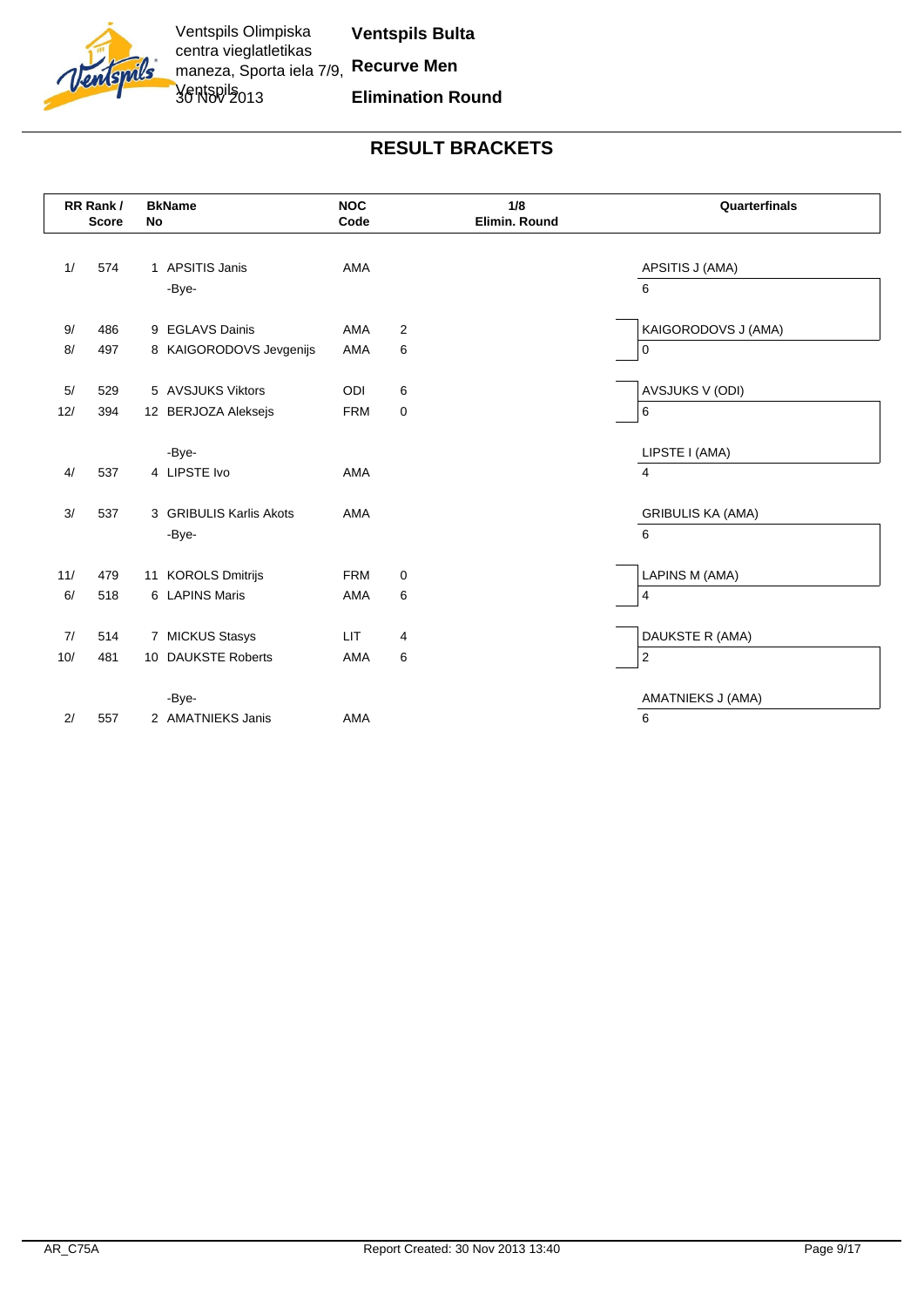



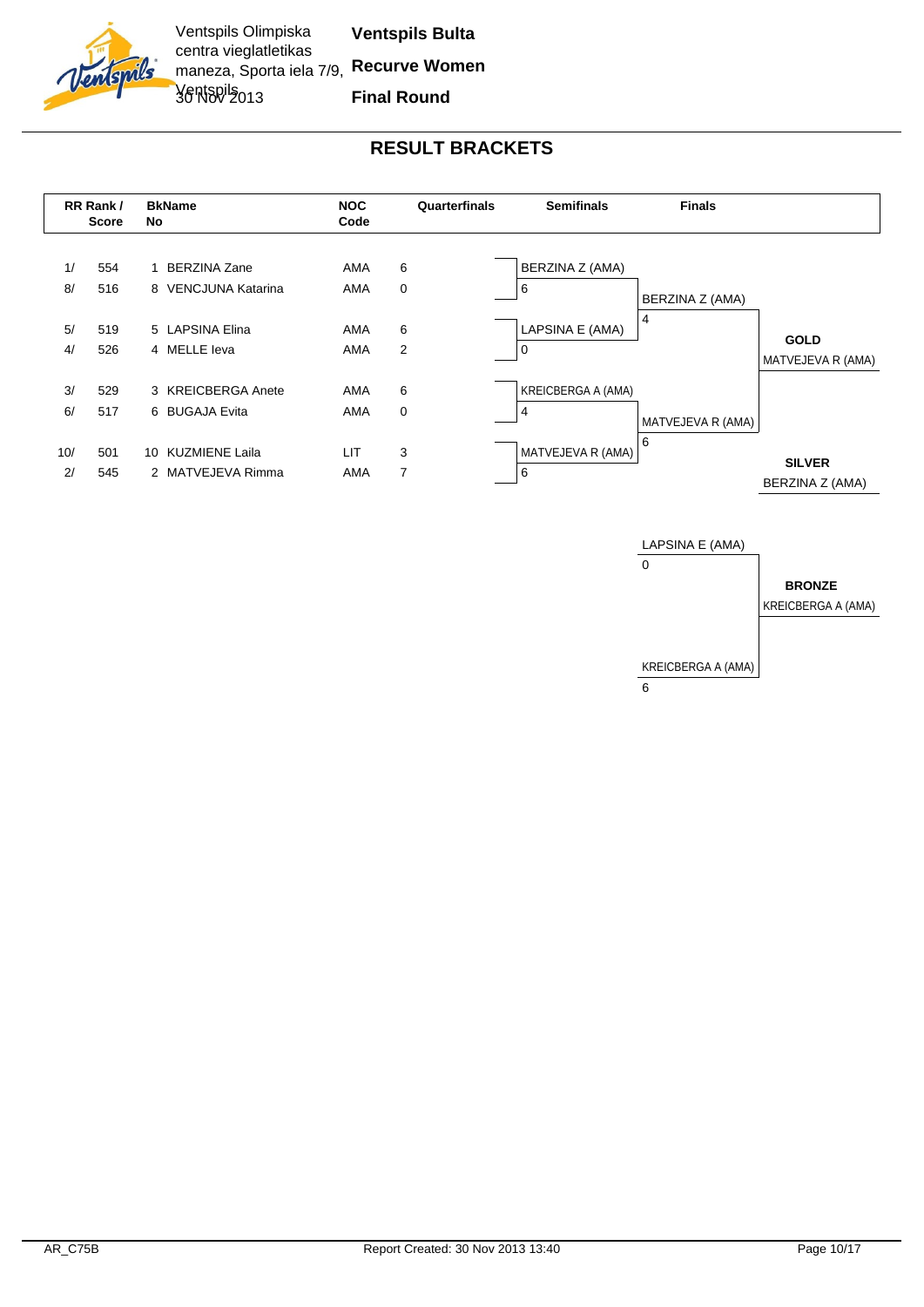

|     | RR Rank/<br><b>Score</b> | <b>No</b> | <b>BkName</b>                  | <b>NOC</b><br>Code | 1/8<br>Elimin. Round | Quarterfinals           |
|-----|--------------------------|-----------|--------------------------------|--------------------|----------------------|-------------------------|
|     |                          |           |                                |                    |                      |                         |
| 1/  | 554                      |           | 1 BERZINA Zane                 | AMA                |                      | BERZINA Z (AMA)         |
|     |                          |           | -Bye-                          |                    |                      | 6                       |
|     |                          |           |                                |                    |                      |                         |
| 9/  | 513                      |           | 9 MALASA-HOMICEVICA Jelena AMA |                    | 4                    | <b>VENCJUNA K (AMA)</b> |
| 8/  | 516                      |           | 8 VENCJUNA Katarina            | AMA                | 6                    | 0                       |
|     |                          |           |                                |                    |                      |                         |
| 5/  | 519                      |           | 5 LAPSINA Elina                | AMA                |                      | LAPSINA E (AMA)         |
|     |                          |           | -Bye-                          |                    |                      | 6                       |
|     |                          |           |                                |                    |                      |                         |
|     |                          |           | -Bye-                          |                    |                      | MELLE I (AMA)           |
| 4/  | 526                      |           | 4 MELLE leva                   | AMA                |                      | 2                       |
|     |                          |           |                                |                    |                      |                         |
| 3/  | 529                      |           | 3 KREICBERGA Anete             | AMA                |                      | KREICBERGA A (AMA)      |
|     |                          |           | -Bye-                          |                    |                      | 6                       |
|     |                          |           |                                |                    |                      |                         |
| 11/ | 457                      |           | 11 ROPINA Digna                | AMA                | 4                    | <b>BUGAJA E (AMA)</b>   |
| 6/  | 517                      |           | 6 BUGAJA Evita                 | AMA                | 6                    | 0                       |
|     |                          |           | 7 KONONOVA Jelena              |                    |                      |                         |
| 7/  | 516                      |           |                                | AMA                | 4                    | <b>KUZMIENE L (LIT)</b> |
| 10/ | 501                      |           | 10 KUZMIENE Laila              | <b>LIT</b>         | 6                    | 3                       |
|     |                          |           |                                |                    |                      |                         |
|     |                          |           | -Bye-                          |                    |                      | MATVEJEVA R (AMA)       |
| 2/  | 545                      |           | 2 MATVEJEVA Rimma              | <b>AMA</b>         |                      | $\overline{7}$          |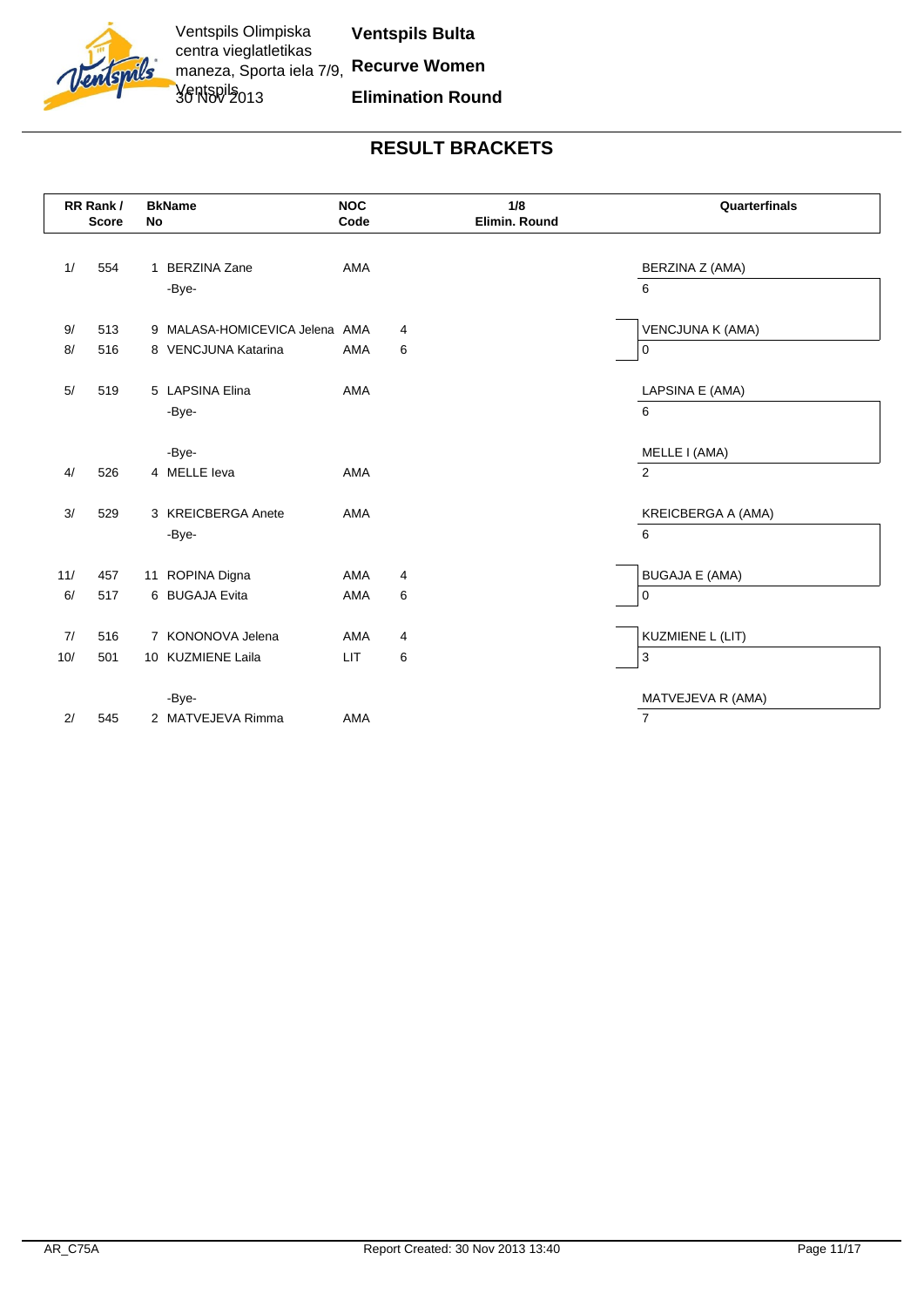



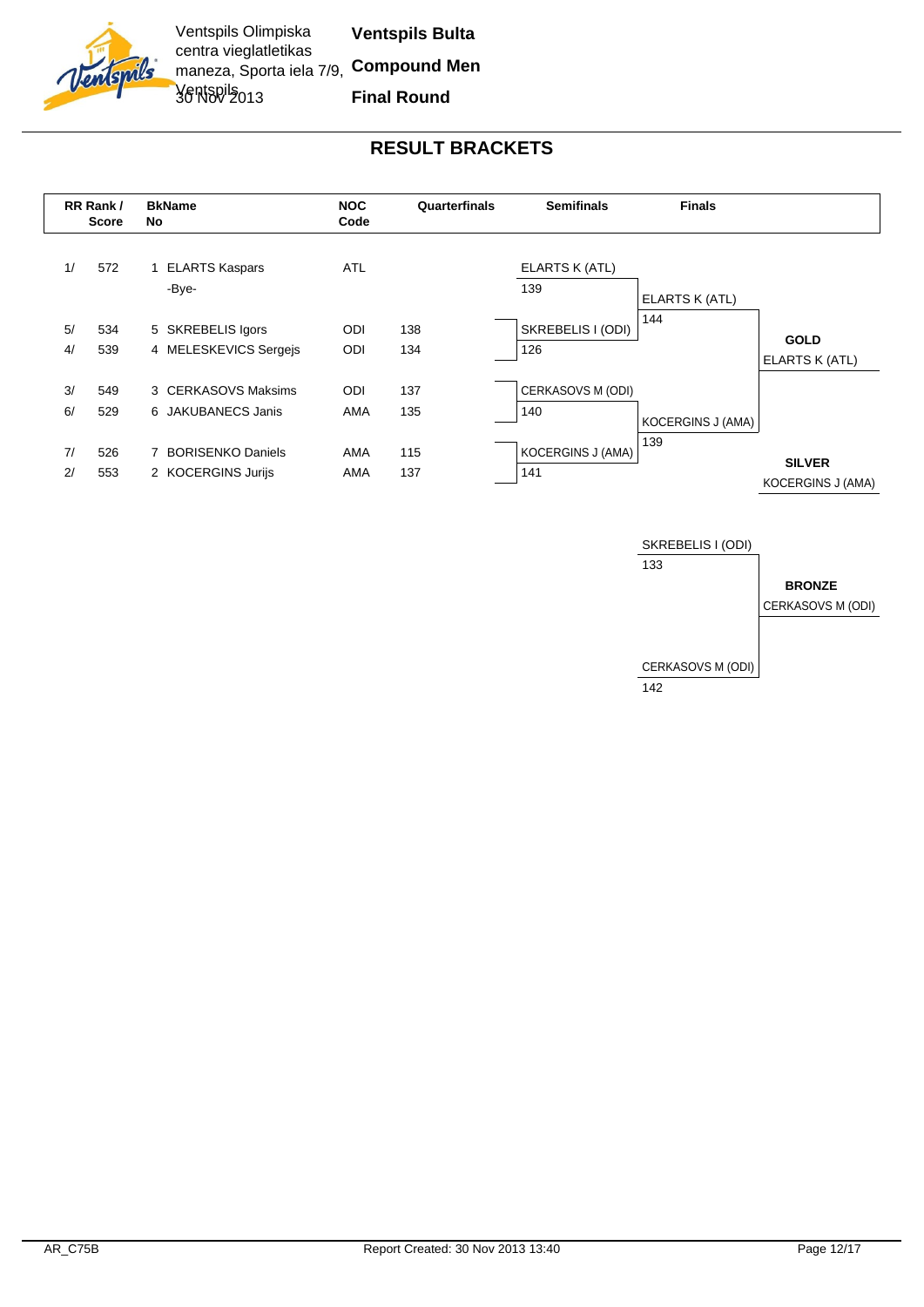

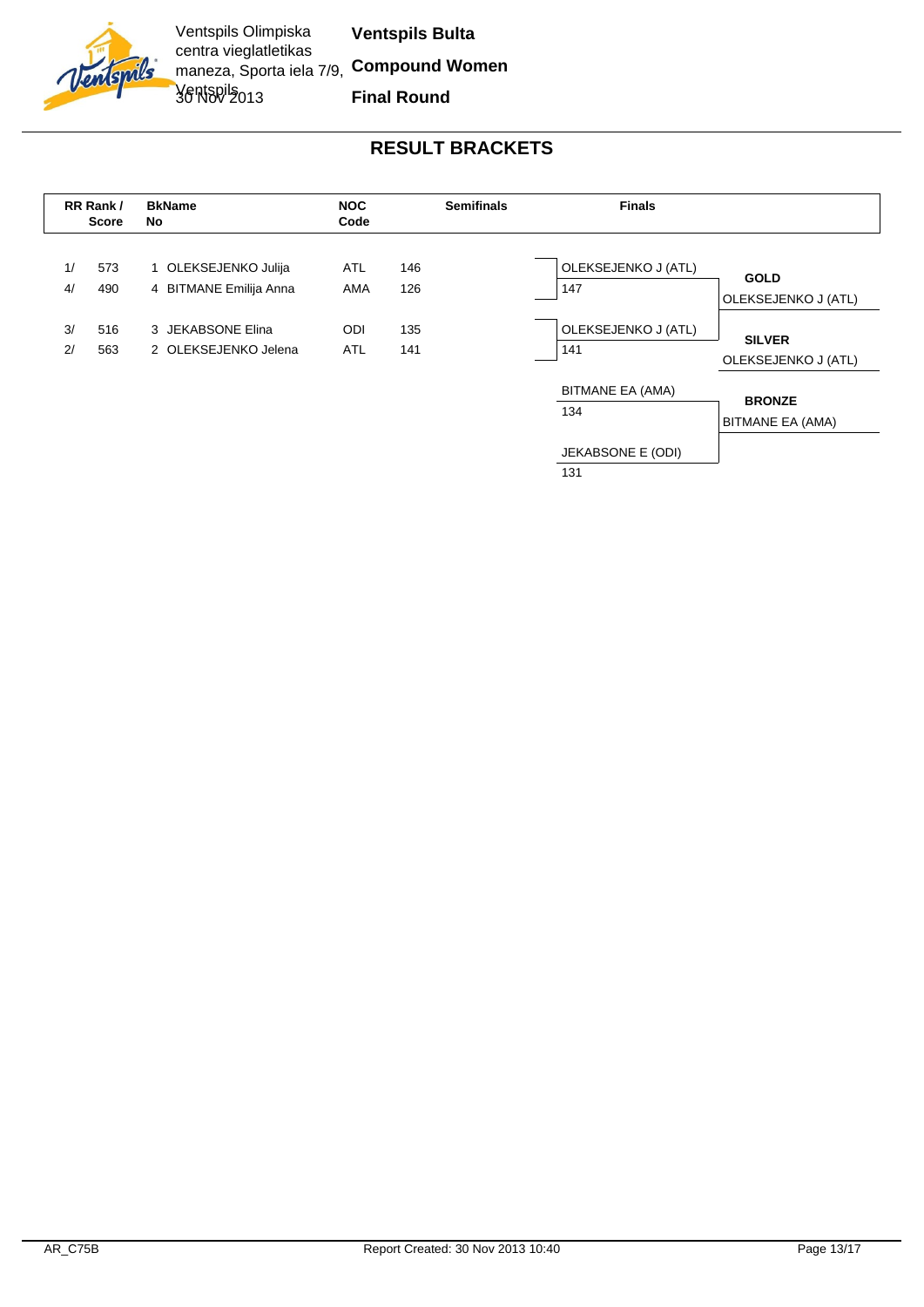

Ventspils Olimpiska centra vieglatletikas maneza, Sporta iela 7/9, **Recurve Men** Ventspils 013

**Ventspils Bulta**

#### **Qualification Round**

| Rank | <b>Back No.Name</b> |                              | <b>NOC</b> | $18m-2$<br>18m-1                      | 10's     | 9's | <b>Score</b> |
|------|---------------------|------------------------------|------------|---------------------------------------|----------|-----|--------------|
|      | 009B                | APSITIS Janis                | AMA        | 280/1<br>294/1                        | $\Omega$ | 0   | 574          |
| 2    | 007B                | AMATNIEKS Janis              | AMA        | 281<br>$/2$ 276 $/2$                  | 0        | 0   | 557          |
| 3    | 006B                | <b>GRIBULIS Karlis Akots</b> | AMA        | 266<br>/4 271<br>/3                   | 18       | 26  | 537          |
| 4    | 008A                | LIPSTE Ivo                   | AMA        | 270 / 3 267 / 4                       | 17       | 26  | 537          |
| 5    | 005A                | <b>AVSJUKS Viktors</b>       | <b>ODI</b> | 264 / 5 265 / 5                       | 0        | 0   | 529          |
| 6    | 005B                | <b>LAPINS Maris</b>          | AMA        | 261<br>/6<br>/7<br>257                | $\Omega$ | 0   | 518          |
|      | 009A                | <b>MICKUS Stasys</b>         | LIT        | 252 / 9 262 / 6                       | $\Omega$ | 0   | 514          |
| 8    | 007A                | KAIGORODOVS Jevgenijs        | AMA        | 255 / 7 242 / 9                       | $\Omega$ |     | 497          |
| 9    | 006C                | <b>EGLAVS Dainis</b>         | AMA        | 238 /10<br>248<br>/10                 | $\Omega$ | 0   | 486          |
| 10   | 006A                | <b>DAUKSTE Roberts</b>       | AMA        | 227<br>$/11$ 254 $/8$                 | 0        |     | 481          |
| 11   | 008C                | KOROLS Dmitrijs              | <b>FRM</b> | .17 <sub>1</sub><br>224<br>/11<br>255 | $\Omega$ | 0   | 479          |
| 12   | 008B                | <b>BERJOZA Alekseis</b>      | <b>FRM</b> | /12<br>223<br>/12<br>171              |          |     | 394          |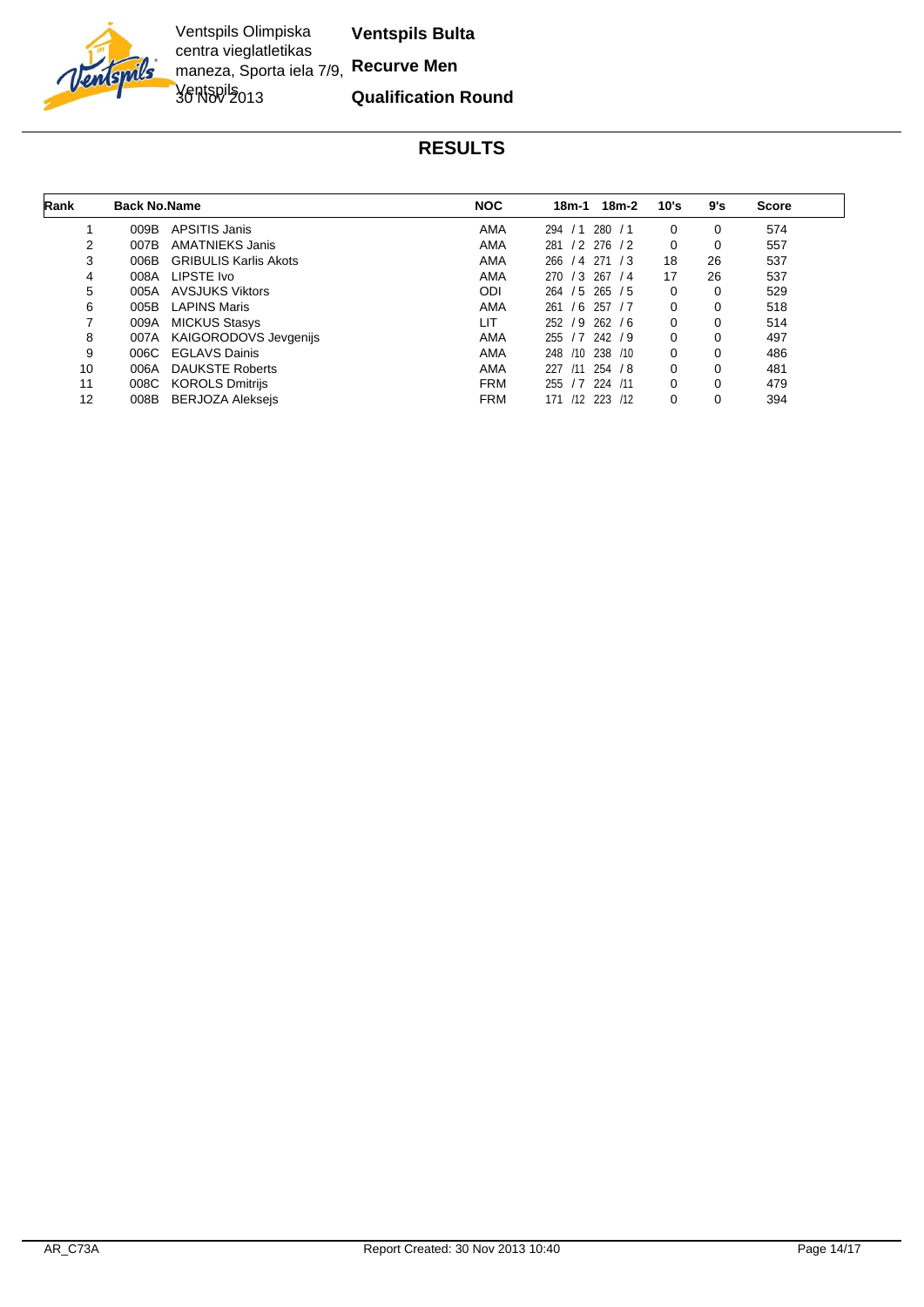

Ventspils Olimpiska centra vieglatletikas maneza, Sporta iela 7/9, **Recurve Women** Ventspils 013

**Ventspils Bulta**

**Qualification Round**

| Rank | <b>Back No.Name</b> |                          | <b>NOC</b> | 18m-2<br>18m-1                         | 10's     | 9's | <b>Score</b> |
|------|---------------------|--------------------------|------------|----------------------------------------|----------|-----|--------------|
|      | 002C                | <b>BERZINA Zane</b>      | <b>AMA</b> | 277<br>277<br>/1<br><u>/1</u>          | $\Omega$ | 0   | 554          |
| 2    | 010A                | MATVEJEVA Rimma          | AMA        | 274 / 2 271<br>$\frac{1}{2}$           | $\Omega$ | 0   | 545          |
| 3    | 003B                | <b>KREICBERGA Anete</b>  | AMA        | 269<br>260<br>$\cdot$ /7<br>$\sqrt{3}$ | $\Omega$ | 0   | 529          |
| 4    | 001B                | MELLE leva               | AMA        | 263 / 4 263<br>/4                      |          | 0   | 526          |
| 5    | 003A                | LAPSINA Elina            | AMA        | $/6$ 258 $/7$<br>261                   |          | 0   | 519          |
| 6    | 002B                | <b>BUGAJA Evita</b>      | AMA        | 259<br>$/8$ 258 $/7$                   |          | 0   | 517          |
|      | 004B                | KONONOVA Jelena          | AMA        | 263 / 3 253<br>/10                     | 11       | 23  | 516          |
| 8    | 004A                | VENCJUNA Katarina        | AMA        | $/5$ 255 $/9$<br>261                   | 10       | 23  | 516          |
| 9    | 010B                | MALASA-HOMICEVICA Jelena | AMA        | /9<br>260/6<br>253                     | $\Omega$ | 0   | 513          |
| 10   | 001A                | KUZMIENE Laila           | LIT        | $/10$ 262 $/5$<br>239                  |          | 0   | 501          |
| 11   | 002A                | ROPINA Digna             | AMA        | 228<br>229<br>/11<br>/11               |          |     | 457          |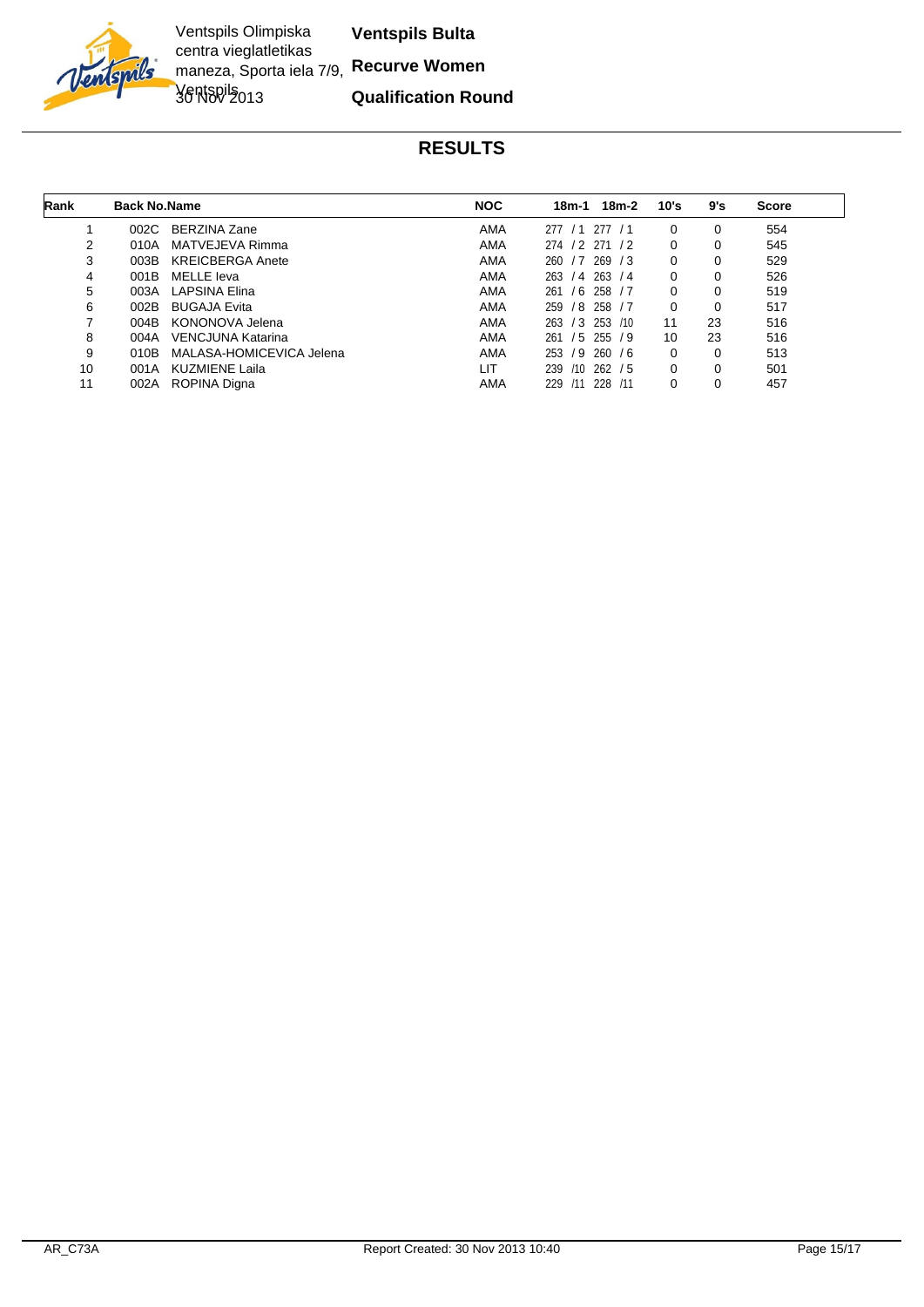

Ventspils Olimpiska centra vieglatletikas maneza, Sporta iela 7/9, **Compound Men** Ventspils 013 **Ventspils Bulta**

**Qualification Round**

| Rank | <b>Back No.Name</b> |                          | <b>NOC</b> | 18m-2<br>18m-1       | 10's | 9's | <b>Score</b> |
|------|---------------------|--------------------------|------------|----------------------|------|-----|--------------|
|      |                     | 014B ELARTS Kaspars      | ATL        | 284 / 1 288 / 1      |      |     | 572          |
| 2    |                     | 014C KOCERGINS Jurijs    | AMA        | 278 / 2 275 / 3      |      |     | 553          |
| 3    |                     | 015A CERKASOVS Maksims   | ODI        | 272 / 3 277 / 2      |      |     | 549          |
| 4    |                     | 013B MELESKEVICS Sergejs | ODI        | 272 / 3 267 / 6      |      |     | 539          |
| 5    |                     | 015B SKREBELIS Igors     | ODI        | 263 / 5 271 / 4      |      |     | 534          |
| 6    | 014A                | JAKUBANECS Janis         | AMA        | 271<br>258 / 7<br>/4 |      |     | 529          |
|      | 013A                | <b>BORISENKO Daniels</b> | AMA        | 262 / 6 264 / 7      |      |     | 526          |